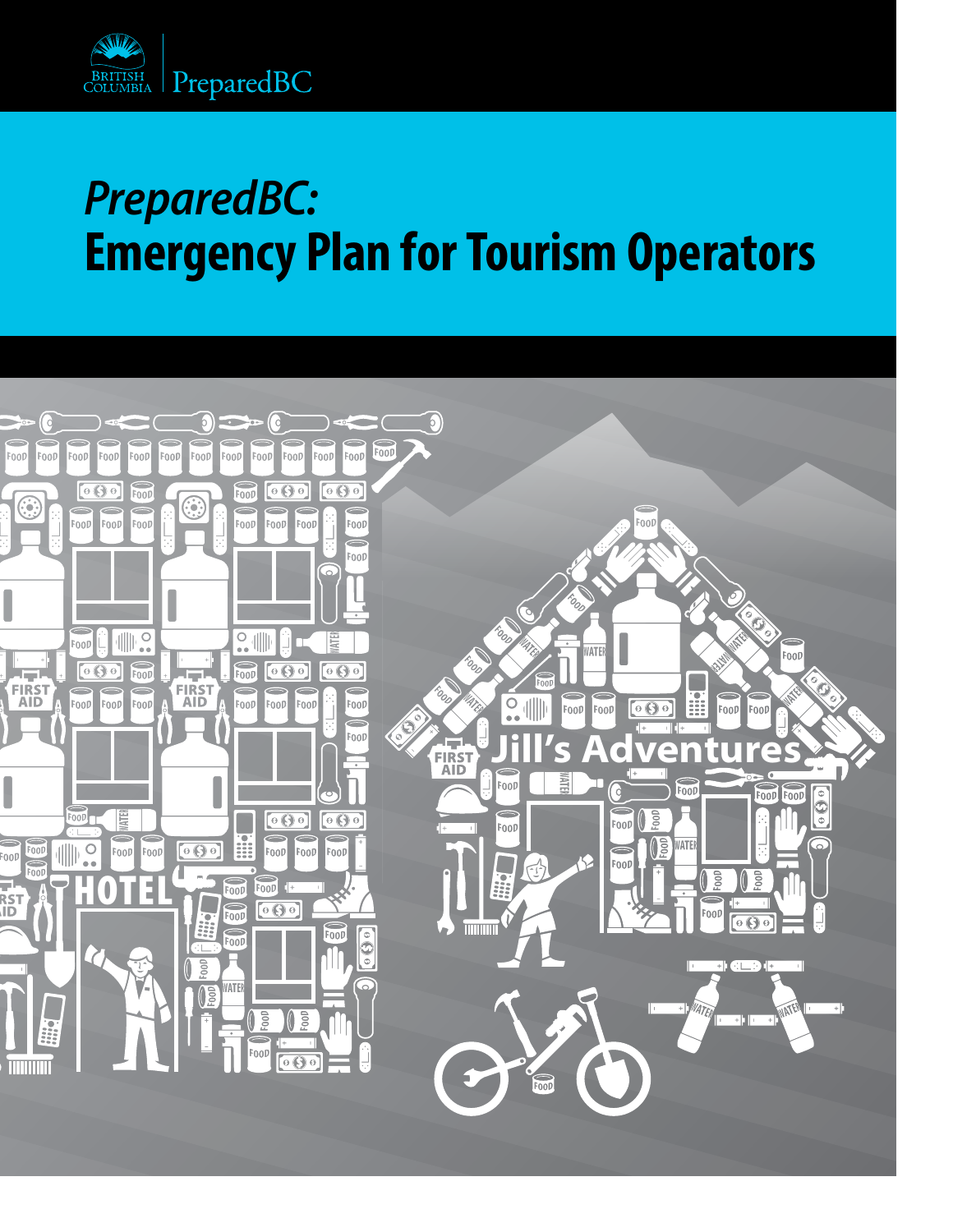### **EMERGENCY PLAN FOR TOURISM OPERATORS**

This resource is designed to help B.C. tourism businesses and organizations start planning and preparing for emergencies that may impact their staff and guests.

Choose the templates, tools and suggestions that make the most sense for your operation and add to them as needed. One simple step today can make a difference in how effectively you respond to and recover from an emergency. For additional information, review the *PreparedBC: Guide for Tourism Operators* at *[www.gov.bc.ca/PreparedBC](http://www.gov.bc.ca/PreparedBC)*.

# **RISK AND IMPACT ASSESSMENT**

List all the hazards your tourism business might face, including their likelihood and estimated impact.

#### *Sample:*

| Hazard   | Probability | Level of Impact | Potential Impacts                                                                   |
|----------|-------------|-----------------|-------------------------------------------------------------------------------------|
| Wildfire | Likely      | Severe          | Injury<br>Damage to business infrastructure<br>Disruption to transportation network |

**Probability** = How likely a hazard is to occur (very unlikely, unlikely, possible, likely, very likely)

**Impact** = How big an impact a hazard might have (negligible, low, moderate, significant, severe)

| Hazard | Probability | Level of Impact | Potential Impacts |
|--------|-------------|-----------------|-------------------|
|        |             |                 |                   |
|        |             |                 |                   |
|        |             |                 |                   |
|        |             |                 |                   |
|        |             |                 |                   |
|        |             |                 |                   |
|        |             |                 |                   |
|        |             |                 |                   |
|        |             |                 |                   |
|        |             |                 |                   |
|        |             |                 |                   |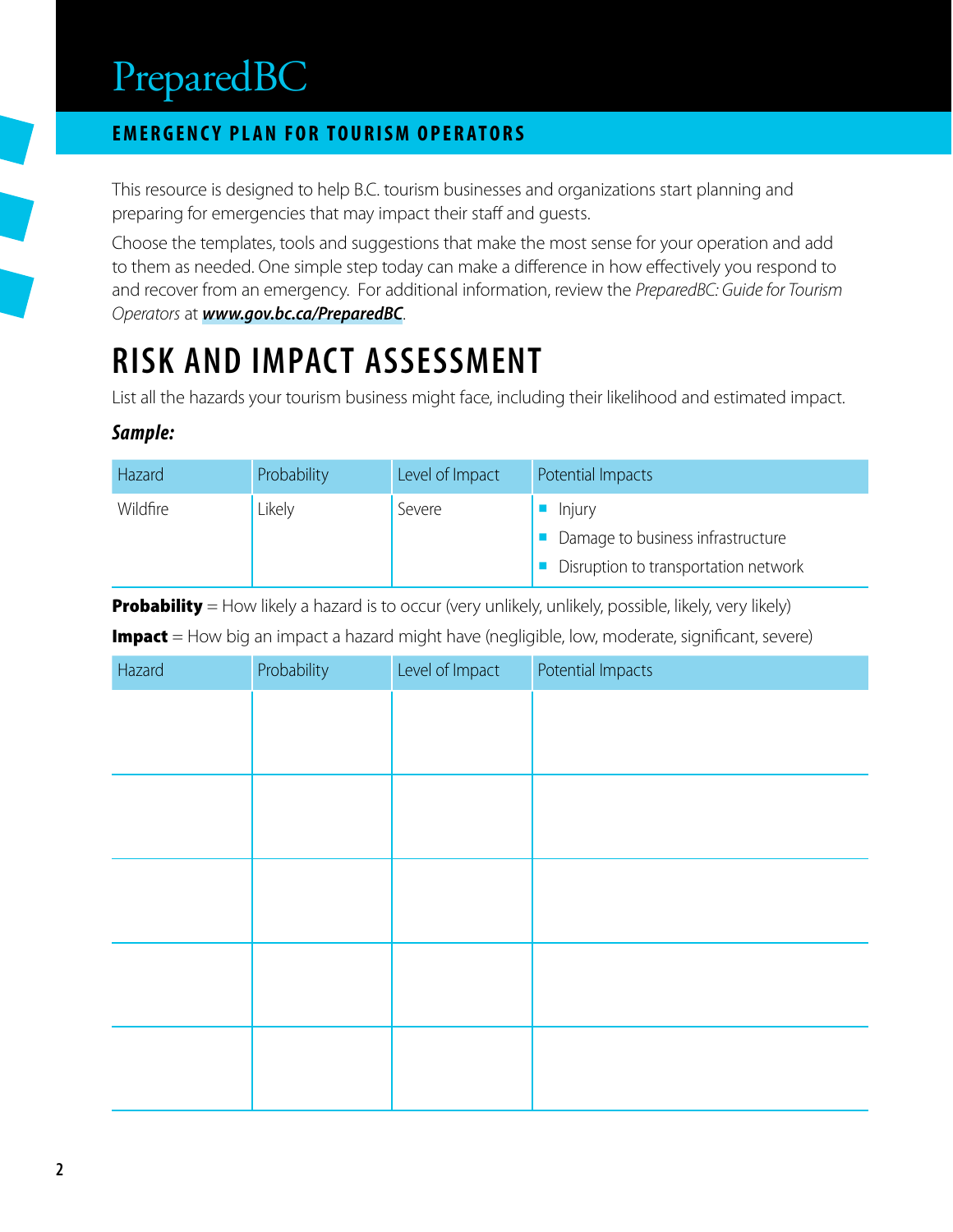# **EMERGENCY RESPONSE TEAM**

Consider forming an emergency planning team. Include people with a collective knowledge of your operation to ensure all assets and processes are covered. Create a list of your team members and contact information. For small tourism businesses, it may make more sense for a single person (e.g. the owner) to work on the plan.

#### *Sample:*

| Full Name | Team Position/Role Phone | Email |
|-----------|--------------------------|-------|
|           |                          |       |
|           |                          |       |
|           |                          |       |
|           |                          |       |
|           |                          |       |
|           |                          |       |

## **CORE BUSINESS FUNCTIONS**

Create an inventory of critical assets and processes that are essential to keeping your business operating. Some examples are computers, credit/debit machines, back-up power sources, reservation lists, satellite phones, bank records and food security.

Keep copies of important records in waterproof, fireproof and portable containers both on-site and offsite. You can also utilize cloud storage or USB sticks. Be sure to perform regular computer back-ups to ensure your critical information is always saved and current.

#### *Sample:*

| <b>Critical Assets / Processes</b> | Location | Last Checked / Updated |
|------------------------------------|----------|------------------------|
|                                    |          |                        |
|                                    |          |                        |
|                                    |          |                        |
|                                    |          |                        |
|                                    |          |                        |
|                                    |          |                        |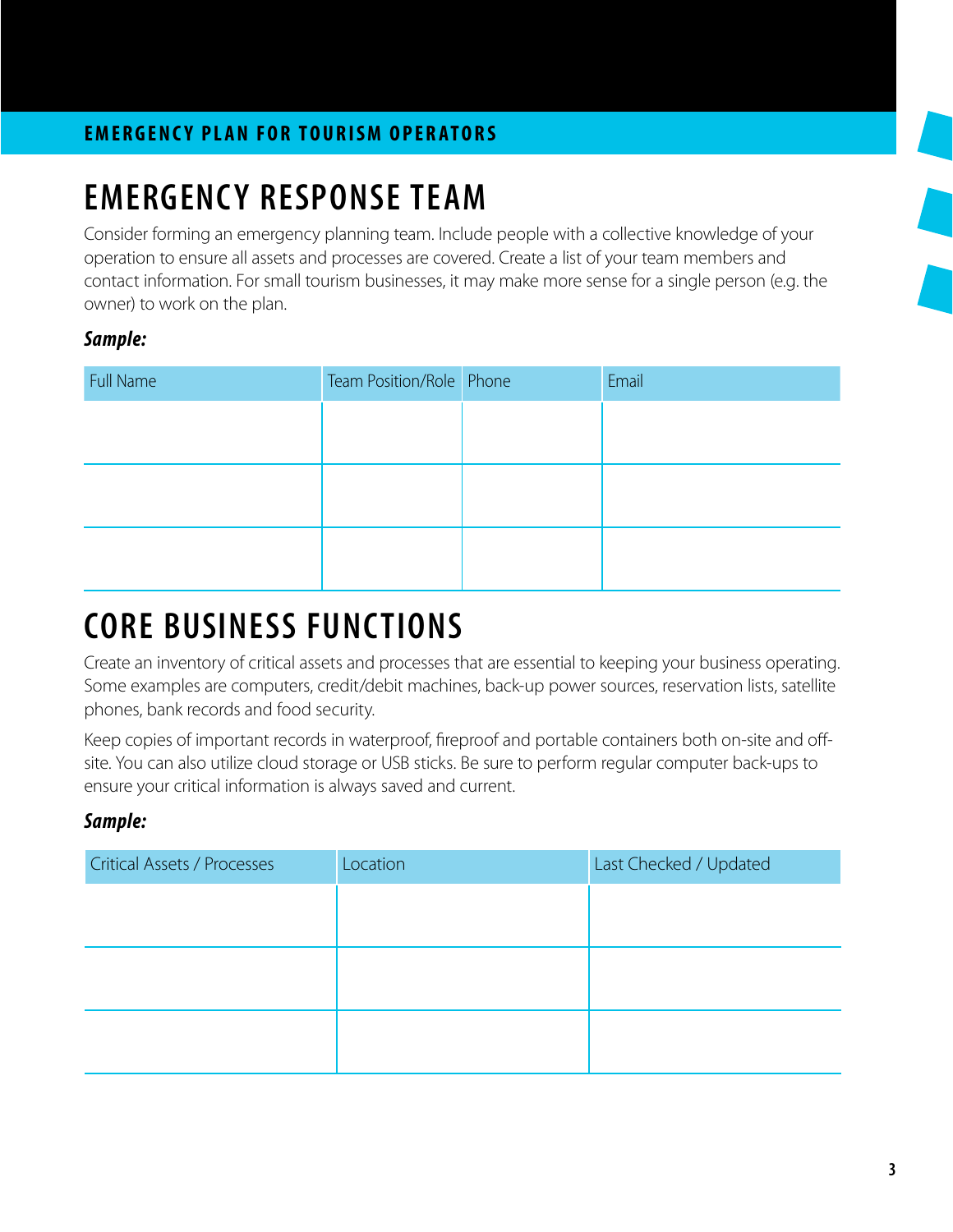### **EMERGENCY PLAN FOR TOURISM OPERATORS**

# **CRITICAL CONTACT LISTS**

Don't be left scrambling. Build key emergency contact lists and ensure they are easily accessible.

#### *Sample:*

| Safety<br>Services                          | <b>Contact Name</b> | Phone / Cell / Email<br>After Hours | Website | Social Media |
|---------------------------------------------|---------------------|-------------------------------------|---------|--------------|
| Police                                      |                     |                                     |         |              |
| Fire                                        |                     |                                     |         |              |
| Hospital                                    |                     |                                     |         |              |
| Local<br>government<br>emergency<br>program |                     |                                     |         |              |

| Infrastructure<br>Services    | <b>Contact Name</b> | Phone / Cell /<br>After Hours | Email | Website | Social Media |
|-------------------------------|---------------------|-------------------------------|-------|---------|--------------|
| <b>BC Hydro</b>               |                     |                               |       |         |              |
| Fortis BC                     |                     |                               |       |         |              |
| <b>BC</b> Ferries             |                     |                               |       |         |              |
| Airport                       |                     |                               |       |         |              |
| Local Road /<br>Hwy Contact   |                     |                               |       |         |              |
| Local Port<br>(if applicable) |                     |                               |       |         |              |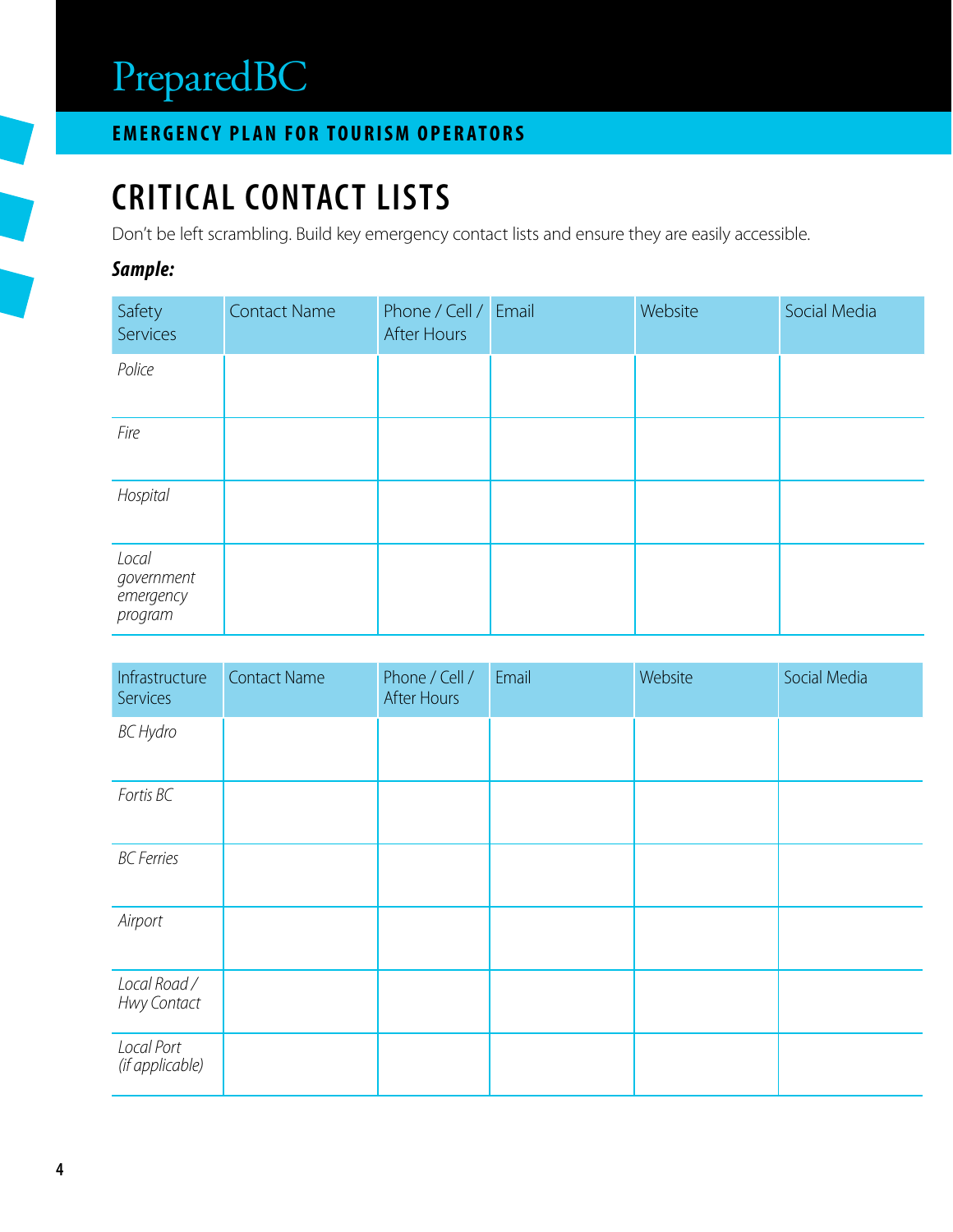### **EMERGENCY PLAN FOR TOURISM OPERATORS**

## Critical Contact Lists, continued

| <b>Business</b><br>Services                                              | <b>Contact Name</b> | Phone / Cell /<br>After Hours | Email | Website | Social Media |
|--------------------------------------------------------------------------|---------------------|-------------------------------|-------|---------|--------------|
| <b>Destination</b><br>Marketing /<br>Management<br>Organization<br>(DMO) |                     |                               |       |         |              |
| Area Visitor<br>Centre                                                   |                     |                               |       |         |              |
| Key suppliers                                                            |                     |                               |       |         |              |
| Key<br>contractors                                                       |                     |                               |       |         |              |

## **EMPLOYEE EMERGENCY CONTACT INFORMATION**

#### *Sample:*

| Name:                    |                  | Name:                    |                  |
|--------------------------|------------------|--------------------------|------------------|
| Phone:                   | Alternate Phone: | Phone:                   | Alternate Phone: |
| Email:                   |                  | Email:                   |                  |
| Embassy (if applicable): |                  | Embassy (if applicable): |                  |
| Name:                    |                  | Name:                    |                  |
| Phone:                   | Alternate Phone: | Phone:                   | Alternate Phone: |
| Email:                   |                  | Email:                   |                  |
| Embassy (if applicable): |                  | Embassy (if applicable): |                  |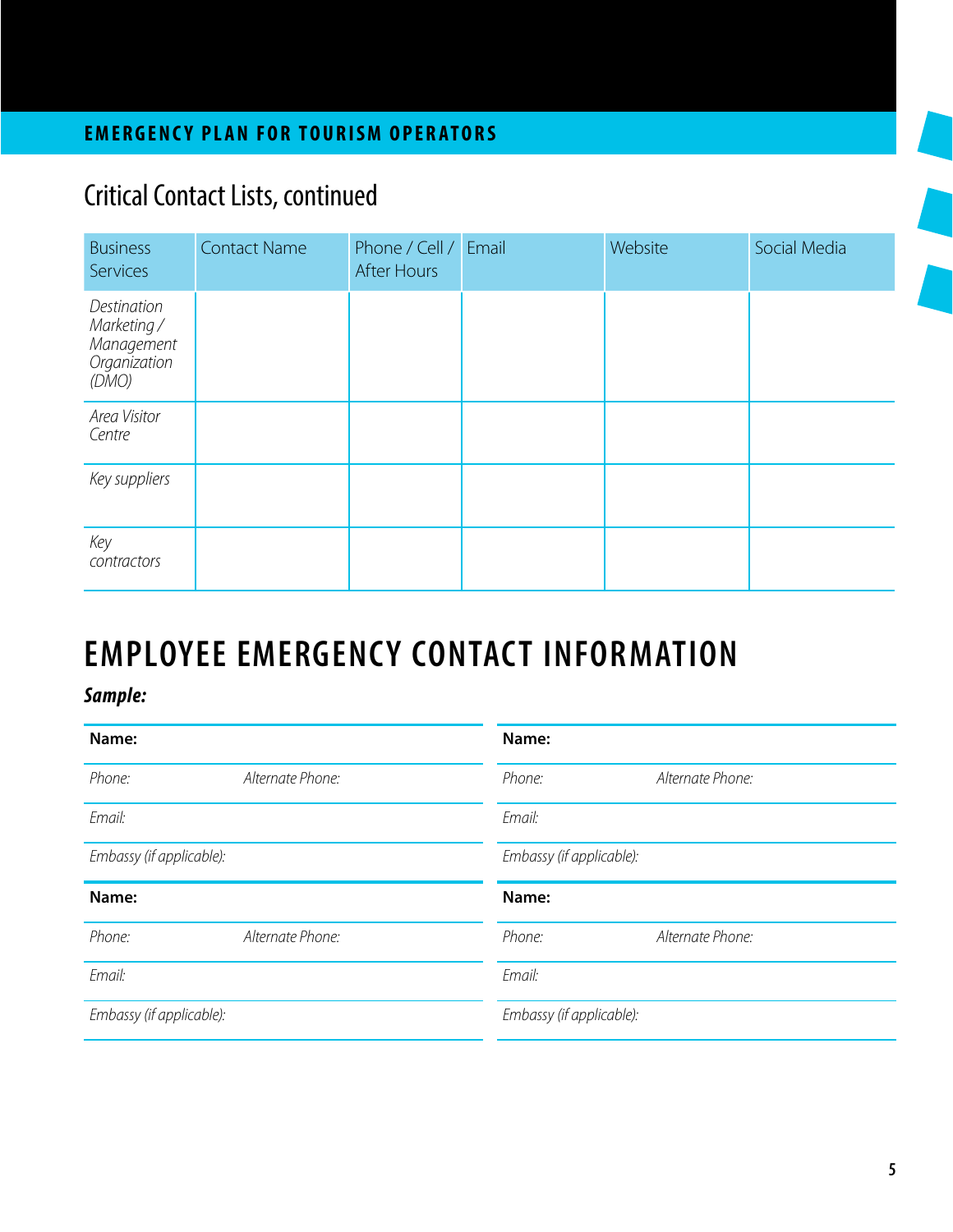## **EMERGENCY PLAN FOR TOURISM OPERATORS**

# **SUPPLIERS AND CONTRACTORS**

### *Sample:*

| <b>Company Name:</b>          |      | <b>Company Name:</b>          |      |
|-------------------------------|------|-------------------------------|------|
| Contact Name:                 |      | Contact Name:                 |      |
| Account Number:               |      | Account Number:               |      |
| Address:                      |      | Address:                      |      |
| Phone:                        | Fax: | Phone:                        | Fax: |
| Email:                        |      | Email:                        |      |
| Materials / Service Provided: |      | Materials / Service Provided: |      |
|                               |      |                               |      |
| <b>Company Name:</b>          |      | <b>Company Name:</b>          |      |
| Contact Name:                 |      | Contact Name:                 |      |
| Account Number:               |      | Account Number:               |      |
| Address:                      |      | Address:                      |      |
| Phone:                        | Fax: | Phone:                        | Fax: |
| Email:                        |      | Email:                        |      |
| Materials / Service Provided: |      | Materials / Service Provided: |      |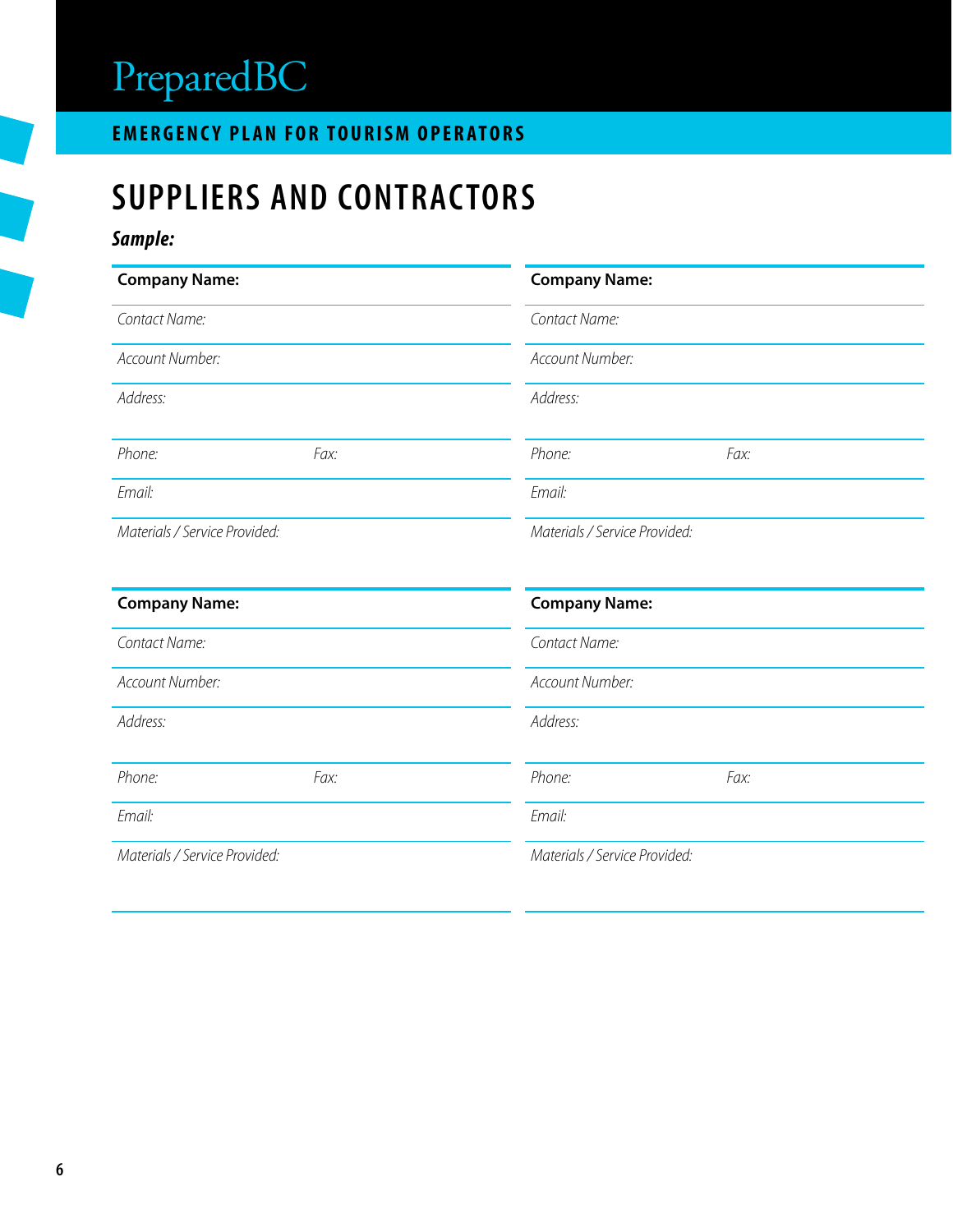# **PREPARING YOUR PROPERTY**

Prepare emergency supplies and ensure they are easily accessible. You should have enough supplies to last a minimum of three days. A week to two weeks is better. Be prepared for the possibility that your tourism business might serve as a temporary shelter for employees or guests. Consider creating a checklist of workplace emergency supply basics then customize it to meet your needs.

# **EVACUATION PLANNING**

Emergency officials may ask you to evacuate your property if it is at risk. There are three evacuation stages in British Columbia – alert, order and rescind. Learn more about each stage on *[www.gov.bc.ca/](http://www.gov.bc.ca/PreparedBC) [PreparedBC](http://www.gov.bc.ca/PreparedBC)*.

## Before an evacuation:

- $\Box$  Identify routes and exits from your building and business site.  $\Box$  Identify a post-evacuation assembly area (Note: This may change if your assembly area is inside an evacuation zone).  $\Box$  Develop a system for accounting for personnel and guests.  $\Box$  Confirm emergency shut-off procedures for utilities, equipment, processes, etc.  $\Box$  Confirm procedures for assisting guests with disabilities or those requiring additional help.  $\Box$  Ensure that employees are aware of the evacuation plan and all emergency exits. Ensure that guests are aware of evacuation procedures and evacuation routes. During an evacuation:  $\Box$  Move quickly and calmly and follow instructions provided by emergency officials.  $\Box$  Carry out emergency shut-off procedures for utilities, equipment, etc.  $\Box$  Take your business and individual grab-and-go bags.  $\Box$  Assist those with mobility issues or disabilities.
	- $\Box$  Account for personnel and guests after evacuating.

## After the evacuation:

 $\Box$  Listen carefully to emergency officials. They will advise you when it is safe to return and if there is anything you need to do to ensure the safety of guests and staff.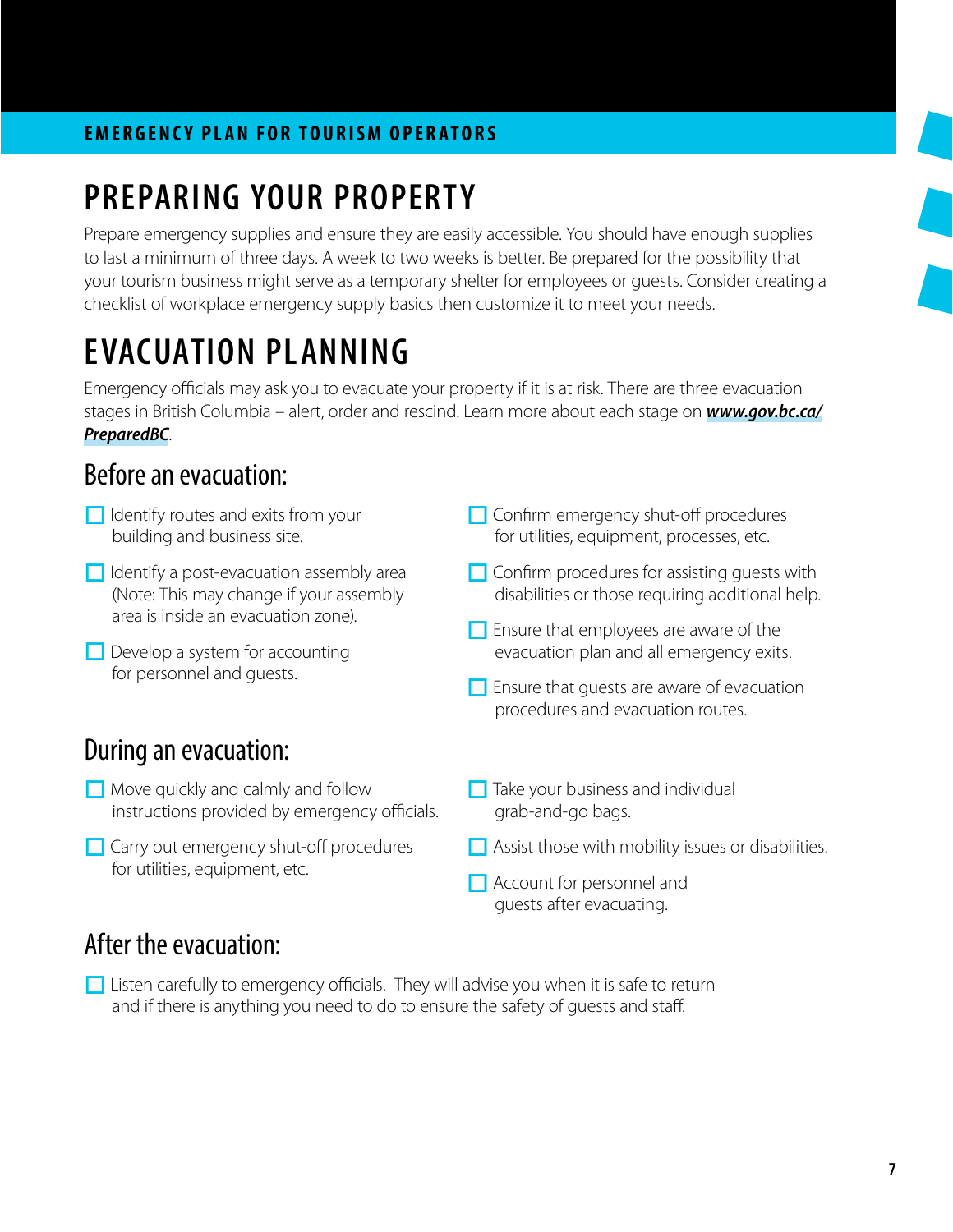## **EMERGENCY PLAN FOR TOURISM OPERATORS**

# **SHELTER-IN-PLACE PLANNING**

For some emergencies, such as a hazardous material spills, it may be safer to stay inside your facility. This is called sheltering-in-place and may only last a few hours. You will be instructed by emergency officials when you need to shelter-in-place.

## Before:

Pre-select an interior room(s) with the fewest windows or vents, such as conference rooms, storage rooms or hallways. Extra considerations:

- $\Box$  Room(s) should have adequate space for everyone to sit down.
- $\Box$  Ideally the room should have an adjoining bathroom.

#### *Prepare a shelter-in-place kit containing:*

- $\Box$  A standard emergency kit (supplies, food and water).
- $\Box$  Plastic sheeting (preferably, pre-sized and cut to cover windows and doors).

## During:

- $\Box$  Announce to staff there is a shelter-in-place emergency and inform staff to stay.
- $\Box$  Ask guests, clients and customers to stay, not leave.
- $\Box$  Instruct everyone outside to come inside immediately.
- $\Box$  Direct staff and quests to the designated shelter-in-place room(s).
- $\Box$  Avoid rooms with mechanical equipment like ventilation blowers or pipes.
- $\Box$  If possible, identify rooms with a hard-wired telephone.
- $\Box$  Duct tape for sealing cracks around doors and windows.
- $\Box$  Enough towels to block the bottoms of each door in the room(s).
- $\Box$  Shelter-in-place signs to post at all entrances.
- $\Box$  Close all doors, windows and any openings to the outside.
- $\Box$  Shut down air handling equipment (e.g. heating, ventilation, air-conditioning, etc.).
- $\Box$  Account for all employees and quests.
- $\Box$  Seal doors, windows and vents with plastic sheeting, tape and towels.
- Remain in the shelter-in-place room(s) until an "all clear" is issued by emergency officials.

## After:

When the "all clear" is issued, have all staff and quests leave the shelter-in-place room(s).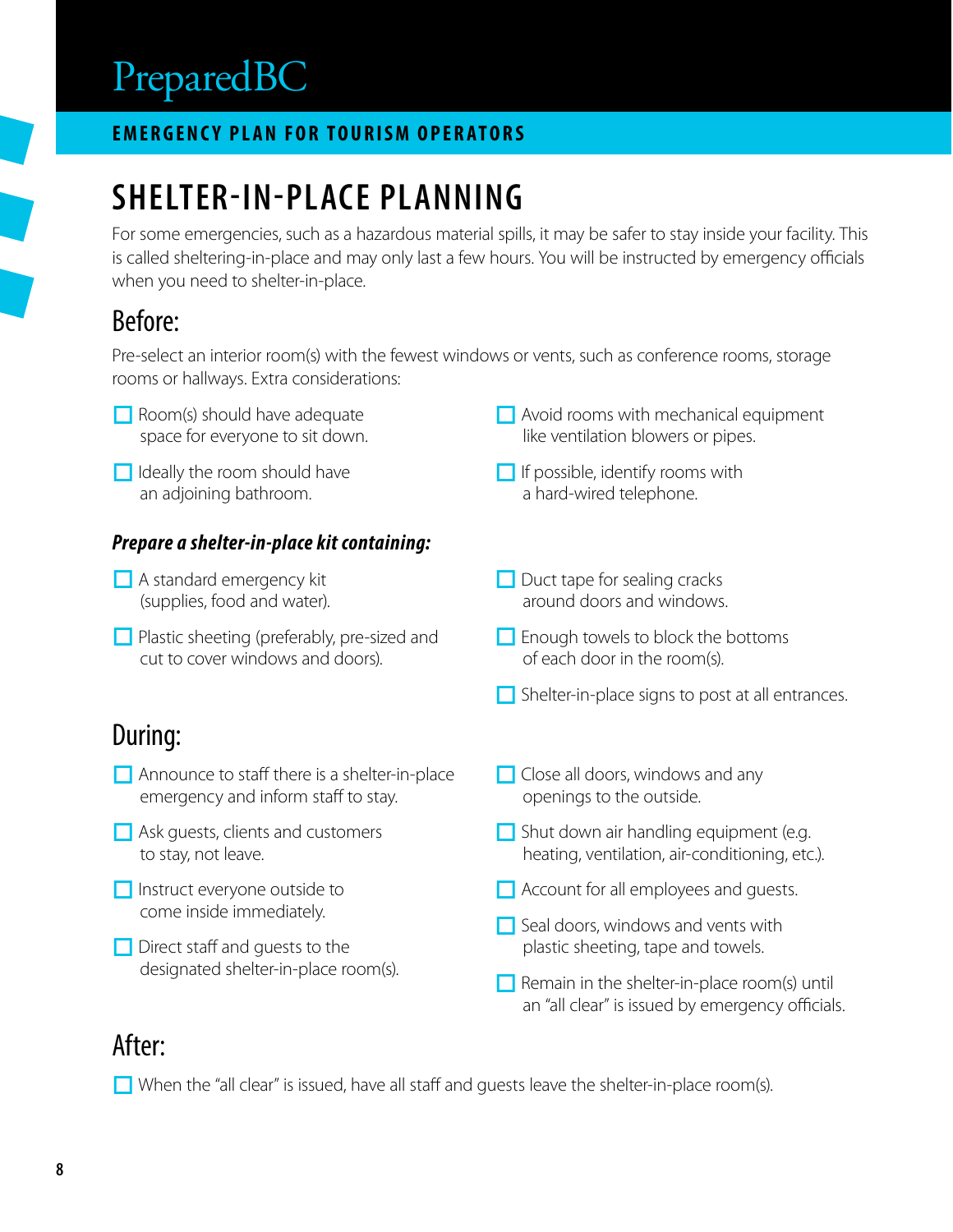### **EMERGENCY PLAN FOR TOURISM OPERATORS**

## **COMMUNICATIONS PLANNING**

Clear communication is critical during an emergency. The following checklist will help you develop an effective communication plan to keep staff and guests informed.

## Determine roles and responsibilities:

- $\Box$  Appoint primary decision-maker/co-ordinator.
- $\Box$  Appoint back-up decision-maker(s).
- $\Box$  Appoint a media spokesperson.
- $\Box$  Outline roles and responsibilities for additional participants.

## Determine who to communicate with:

- $\Box$  Employees and their family members.
- $\Box$  Guests and their emergency contacts.
- $\Box$  Local officials and stakeholders, including tourism agencies.
- $\Box$  Media

## Determine, document and publicize your emergency communications plan:

- $\Box$  Phone/email tree (include employee spouses/family).
- $\Box$  Website emergency messaging system.
- $\Box$  Phone/voicemail messaging system.
- temporary staff with your plan.  $\Box$  Be aware of key information you'll need
- during an emergency, such as incident, time and number of staff and guests affected.

 $\Box$  Update all staff, including seasonal/

 $\Box$  Social media

# **TEST, REVIEW, UPDATE, REPEAT**

Regularly test and review your plan to determine if it needs improvements or updates. It is ideal to schedule tests at different times of year—high season, low season and shoulder season—to gauge your capacity and ensure new employees are up to speed.

#### We **will review and update our emergency plan on this date:**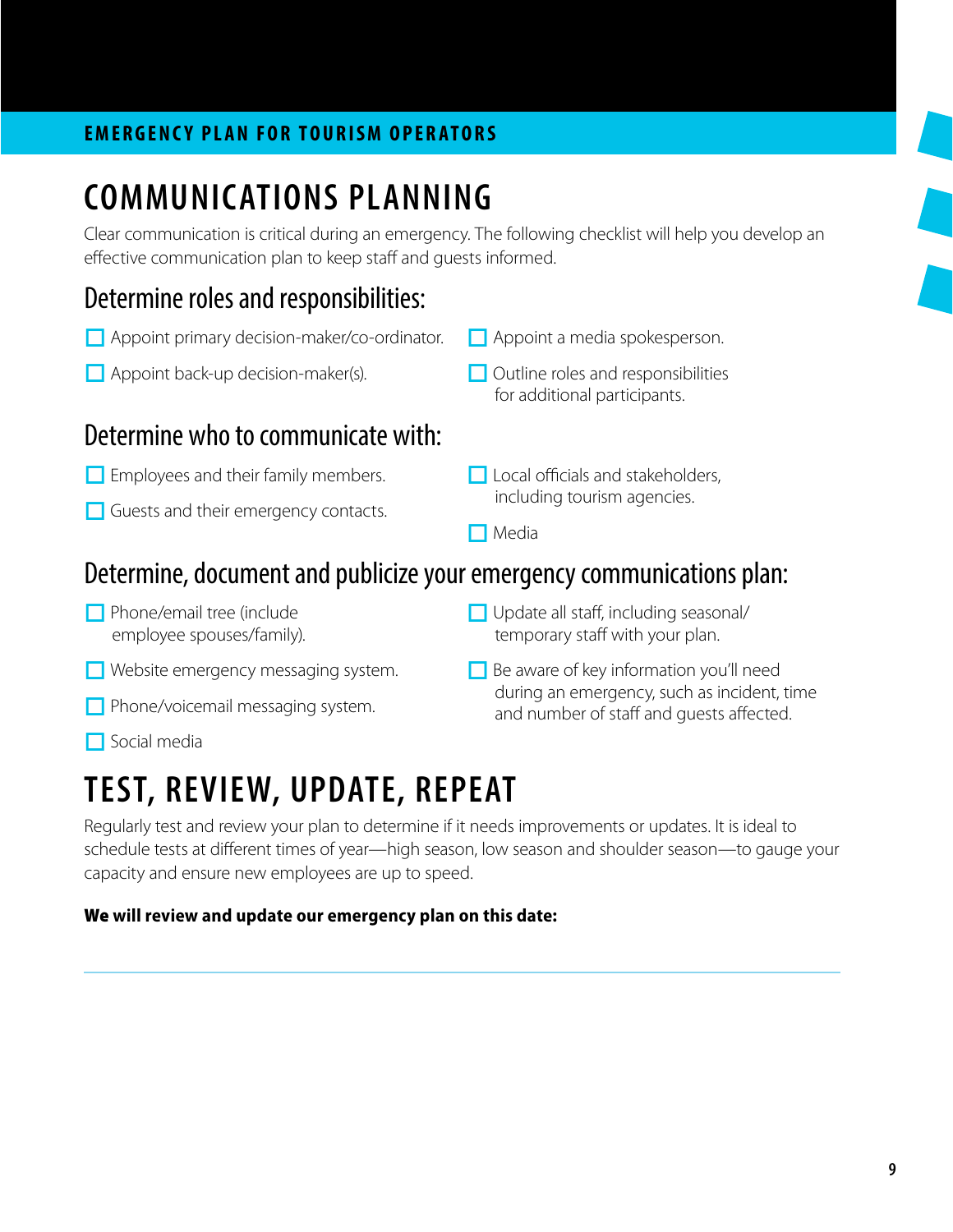### **EMERGENCY PLAN FOR TOURISM OPERATORS**

# **NOTES:**

| <u> 1989 - Andrea Santa Andrea Santa Andrea Santa Andrea Santa Andrea Santa Andrea Santa Andrea Santa Andrea San</u> |  |  |
|----------------------------------------------------------------------------------------------------------------------|--|--|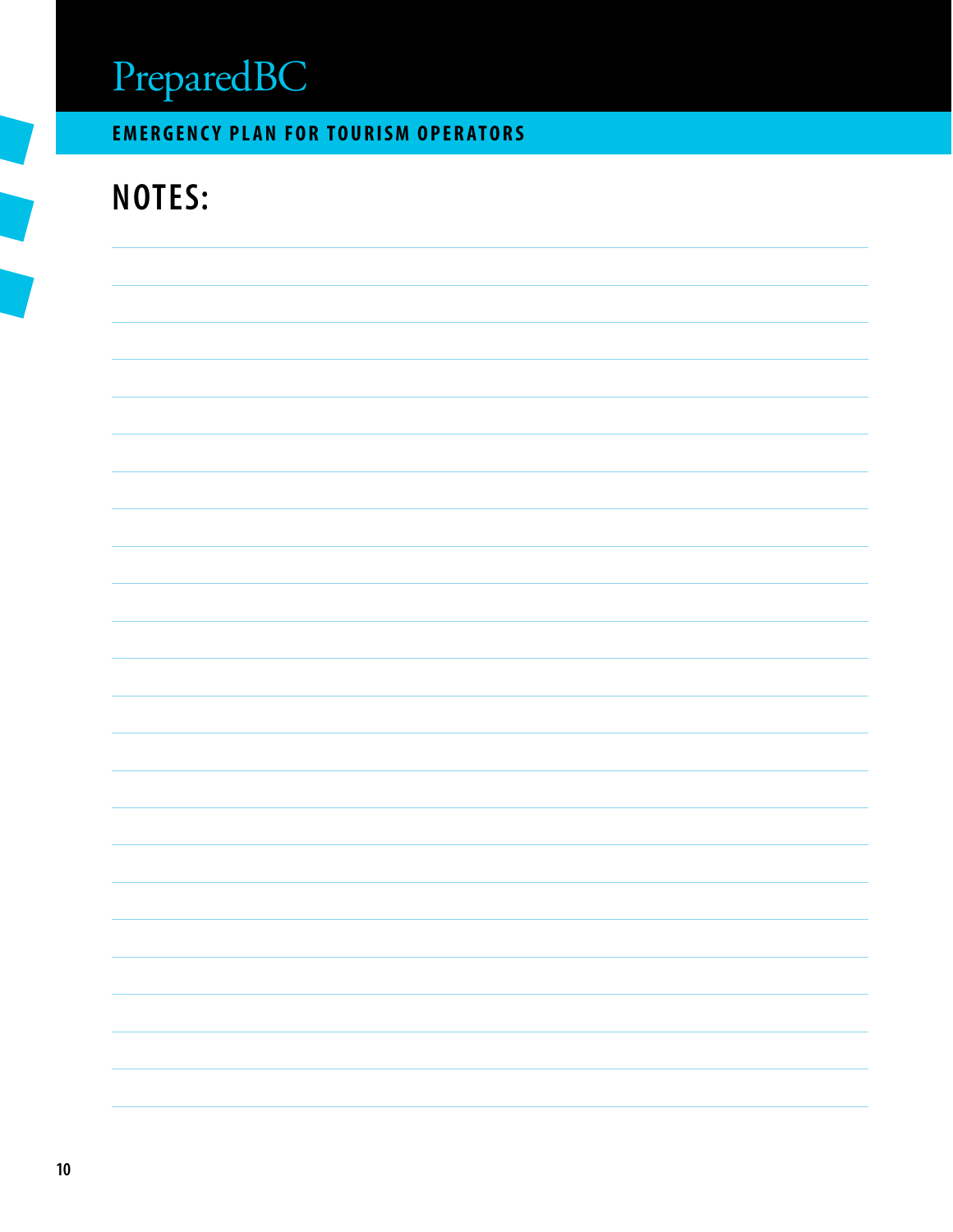## **EMERGENCY PLAN FOR TOURISM OPERATORS**